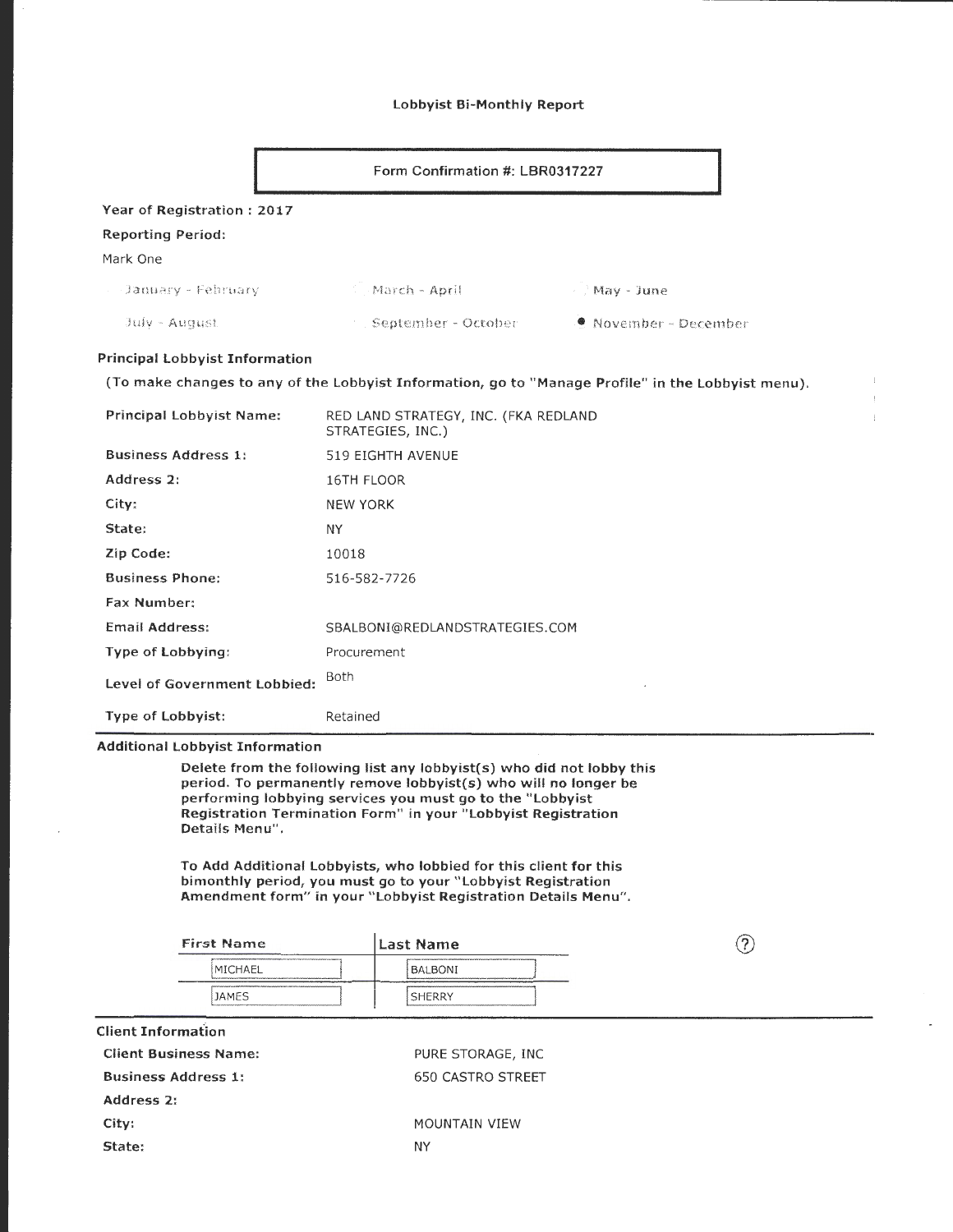| Zip Code:                                                                                                                                                                    | 94041                            |     |
|------------------------------------------------------------------------------------------------------------------------------------------------------------------------------|----------------------------------|-----|
| Country:                                                                                                                                                                     | US                               |     |
| <b>Business Phone:</b>                                                                                                                                                       | (301) 717-9968                   |     |
| Fax Number:                                                                                                                                                                  | $(301)$ 717-9968                 |     |
| <b>Chief Administrative Officer First Name:</b>                                                                                                                              | KIMBERLY                         |     |
| <b>Chief Administrative Officer Last Name:</b>                                                                                                                               | <b>BRADBURY</b>                  |     |
| <b>Chief Administrative Officer Title:</b>                                                                                                                                   | DIRECTOR PUBLIC SECTOR CONTRACTS |     |
|                                                                                                                                                                              | <b>Third Party Information</b>   |     |
| Name:                                                                                                                                                                        |                                  |     |
| <b>Business Address 1:</b>                                                                                                                                                   |                                  |     |
| Address 2:                                                                                                                                                                   |                                  |     |
| City:                                                                                                                                                                        |                                  |     |
| State:                                                                                                                                                                       |                                  |     |
| Zip Code:                                                                                                                                                                    |                                  |     |
| Country:                                                                                                                                                                     |                                  |     |
| <b>Business Phone:</b>                                                                                                                                                       |                                  |     |
| Summary of Compensation and Reimbursed Expenses for this period<br>Compensation<br><b>Reimbursed Expenses</b><br>(Current Period Only)<br>(Current Period Only)<br>4000<br>0 |                                  |     |
| Other Lobbying Expenses (Current Period Only)                                                                                                                                |                                  |     |
| A. Report in the aggregate all expenses less than or equal to \$75 :                                                                                                         |                                  | 0   |
| B. Report in the aggregate all expenses for salaries of non-lobbying employees :                                                                                             |                                  | 0   |
| C.Itemize all expenses exceeding \$75 : $(2)$                                                                                                                                |                                  |     |
| I have no itemized expenses to report for this period.                                                                                                                       |                                  |     |
| $\vee$ Check box to agree with previous statement or enter expenses below                                                                                                    |                                  |     |
|                                                                                                                                                                              |                                  | Top |
| D. Total expenses for current period : \$0                                                                                                                                   |                                  |     |
| <b>Subject</b><br>Subjects on which you lobbied:                                                                                                                             |                                  |     |
| IT PROCUREMENT OPPORTUNITIES                                                                                                                                                 |                                  |     |

# Person

Person, State Agency, Municipality or Legislative Body lobbied:

NYS OFFICE OF INFORMATION TECHNOLOGY SERVICES

## Bill

Bill, Rule, Regulation, Rate Number or brief description relative to the introduction or intended introduction of legislation or a resolution on which you lobbied:

No details were entered.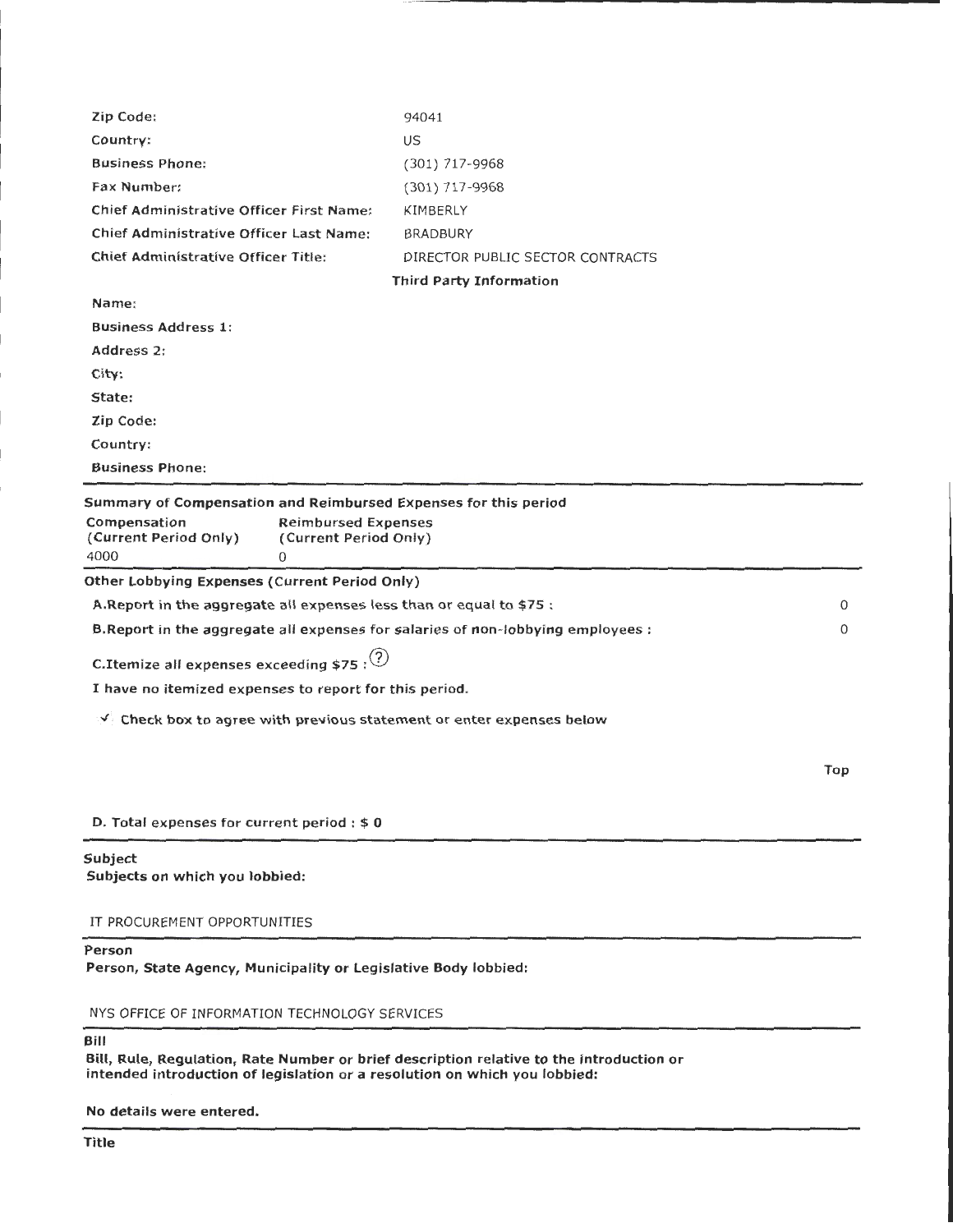Title and Identifying # of procurement contracts and documents on which you expect to lobby:

#### No details were entered.

#### Number or Subject Matter

Number or Subject Matter of Executive Order of Governor /Municipality on which you expect to lobby:

No details were entered.

#### Subject Matter

Subject Matter of and Tribes involved in tribal-state compacts, etc on which you expect to lobby:

#### No details were entered.

#### Declaration

I declare under penalty of perjury that the information contained in this Bi-Monthly report is true, correct and complete to the best of my knowledge and belief.

 $\sqrt{}$ , Check box to agree with previous statement Date: 1/17/2018

| Comments:          |                |            |                |
|--------------------|----------------|------------|----------------|
| <b>First Name:</b> | <b>MICHAEL</b> | Last Name: | <b>BALBONI</b> |
| Date: $1/17/2010$  |                |            |                |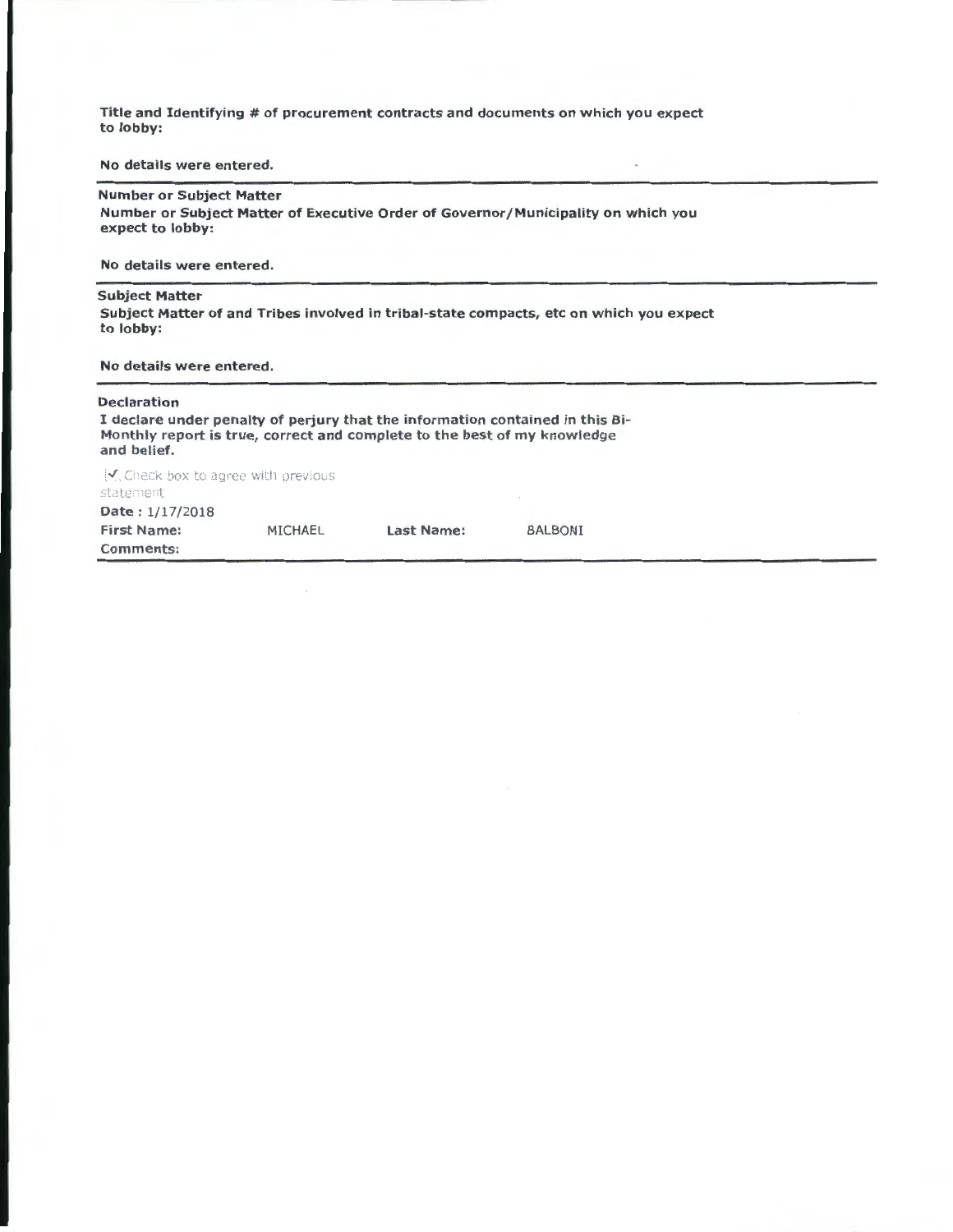#### Lobbyist Bi-Monthly Report

| Form Confirmation #: LBR0317224 |                     |                        |
|---------------------------------|---------------------|------------------------|
| Year of Registration: 2017      |                     |                        |
| <b>Reporting Period:</b>        |                     |                        |
| Mark One                        |                     |                        |
| January - February              | . March - April     | May - June             |
| July - August                   | September - October | .● November ~ December |
|                                 |                     |                        |

## Principal Lobbyist Information

(To make changes to any of the Lobbyist Information, go to "Manage Profile" in the Lobbyist menu).

| <b>Principal Lobbyist Name:</b> | RED LAND STRATEGY, INC. (FKA REDLAND<br>STRATEGIES, INC.) |
|---------------------------------|-----------------------------------------------------------|
| <b>Business Address 1:</b>      | 519 EIGHTH AVENUE                                         |
| Address 2:                      | 16TH FLOOR                                                |
| City:                           | <b>NEW YORK</b>                                           |
| State:                          | NY                                                        |
| Zip Code:                       | 10018                                                     |
| <b>Business Phone:</b>          | 516-582-7726                                              |
| <b>Fax Number:</b>              |                                                           |
| <b>Email Address:</b>           | SBALBONI@REDLANDSTRATEGIES.COM                            |
| Type of Lobbying:               | Both                                                      |
| Level of Government Lobbied:    | Both                                                      |
| <b>Type of Lobbyist:</b>        | Retained                                                  |

## Additional Lobbyist Information

Delete from the following list any lobbyist(s) who did not lobby this period. To permanently remove Iobbyist(s) who will no longer be performing lobbying services you must go to the "Lobbyist Registration Termination Form" in your "Lobbyist Registration Details Menu".

To Add Additional Lobbyists, who lobbied for this client for this bimonthly period, you must go to your " Lobbyist Registration Amendment form" in your "Lobbyist Registration Details Menu".

| <b>First Name</b>                                                                                                                                                                                                                         | lLast Name                                                                                                                                     | r |
|-------------------------------------------------------------------------------------------------------------------------------------------------------------------------------------------------------------------------------------------|------------------------------------------------------------------------------------------------------------------------------------------------|---|
| Policy and policy characterization of the transfer of the control of the control of the control of the control of the control of the control of the control of the control of the control of the control of the control of the<br>MICHAEL | application of the content of the content of the content of the content of the content of the content of the content of the content<br>BALBONI |   |
| Visit PRPM MARKASSASSASSASSASSA TAANEEYY PPPPALIPPAPAAN PARKAN MARAARASSANAAN HPPFPMA<br><b>JAMES</b>                                                                                                                                     | SHERRY<br>Material constitution of the first process and constitution of the first series of the construction of the construction              |   |

Client Information

Business Address 1: 375 PARK AVENUE Address 2: SUITE 2608 City: NEW YORK State: NY

Client Business Name:  $ORXIM$  SPORTS AND ENTERTAINMENT HOLDING USA, INC.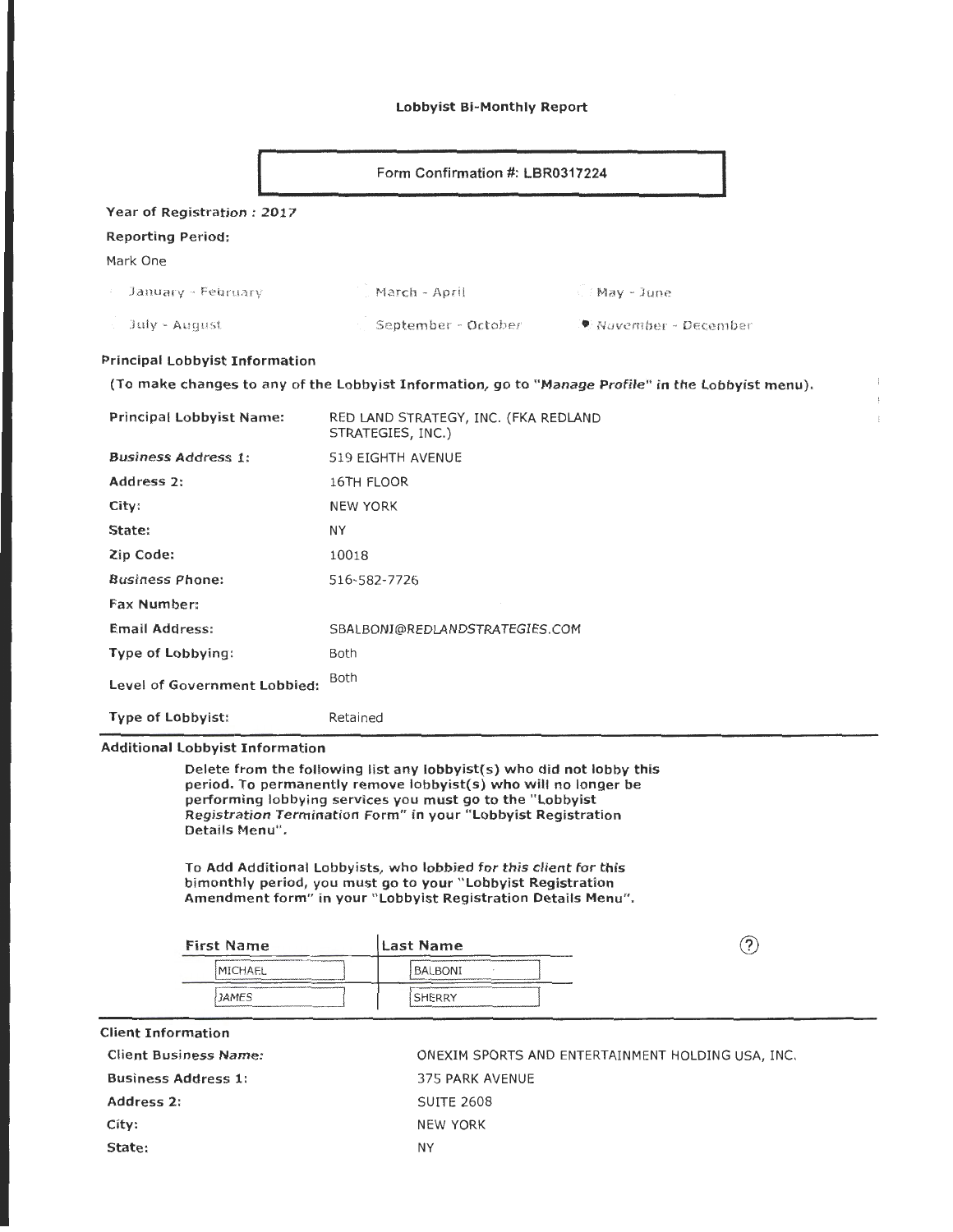| NASSAU COUNTY LEGISLATURE, NYS DIVISION OF BUDGET                                                                                                                             |                                |             |  |
|-------------------------------------------------------------------------------------------------------------------------------------------------------------------------------|--------------------------------|-------------|--|
| Person<br>Person, State Agency, Municipality or Legislative Body lobbied:                                                                                                     |                                |             |  |
| ISSUES RELATED TO THE NASSAU COLISEUM                                                                                                                                         |                                |             |  |
| <b>Subject</b><br>Subjects on which you lobbied:                                                                                                                              |                                |             |  |
| D. Total expenses for current period : \$0                                                                                                                                    |                                |             |  |
|                                                                                                                                                                               |                                | Top         |  |
| $\vee$ . Check box to agree with previous statement or enter expenses below                                                                                                   |                                |             |  |
| I have no itemized expenses to report for this period.                                                                                                                        |                                |             |  |
| C.Itemize all expenses exceeding \$75 : $(2)$                                                                                                                                 |                                |             |  |
| B. Report in the aggregate all expenses for salaries of non-lobbying employees :                                                                                              |                                | $\mathbf 0$ |  |
| A. Report in the aggregate all expenses less than or equal to \$75 :                                                                                                          |                                | 0           |  |
| Other Lobbying Expenses (Current Period Only)                                                                                                                                 |                                |             |  |
| Summary of Compensation and Reimbursed Expenses for this period<br>Compensation<br><b>Reimbursed Expenses</b><br>(Current Period Only)<br>(Current Period Only)<br>10000<br>0 |                                |             |  |
| <b>Business Phone:</b>                                                                                                                                                        |                                |             |  |
| Country:                                                                                                                                                                      | US                             |             |  |
| Zip Code:                                                                                                                                                                     |                                |             |  |
| State:                                                                                                                                                                        |                                |             |  |
| City:                                                                                                                                                                         |                                |             |  |
| Address 2:                                                                                                                                                                    |                                |             |  |
| <b>Business Address 1:</b>                                                                                                                                                    |                                |             |  |
| Name:                                                                                                                                                                         |                                |             |  |
|                                                                                                                                                                               | <b>Third Party Information</b> |             |  |
| Chief Administrative Officer Title:                                                                                                                                           | PRESIDENT                      |             |  |
| Chief Administrative Officer First Name:<br>Chief Administrative Officer Last Name:                                                                                           | MAUREEN<br><b>HANLON</b>       |             |  |
| Fax Number:                                                                                                                                                                   | 212-813-1155                   |             |  |
| <b>Business Phone:</b>                                                                                                                                                        | 212-813-1155                   |             |  |
| Country:                                                                                                                                                                      | US                             |             |  |
| Zip Code:                                                                                                                                                                     | 10152                          |             |  |

 $\bar{1}$ 

## Bill

Bill, Rule, Regulation, Rate Number or brief description relative to the introduction or intended introduction of legislation or a resolution on which you lobbied:

No details were entered.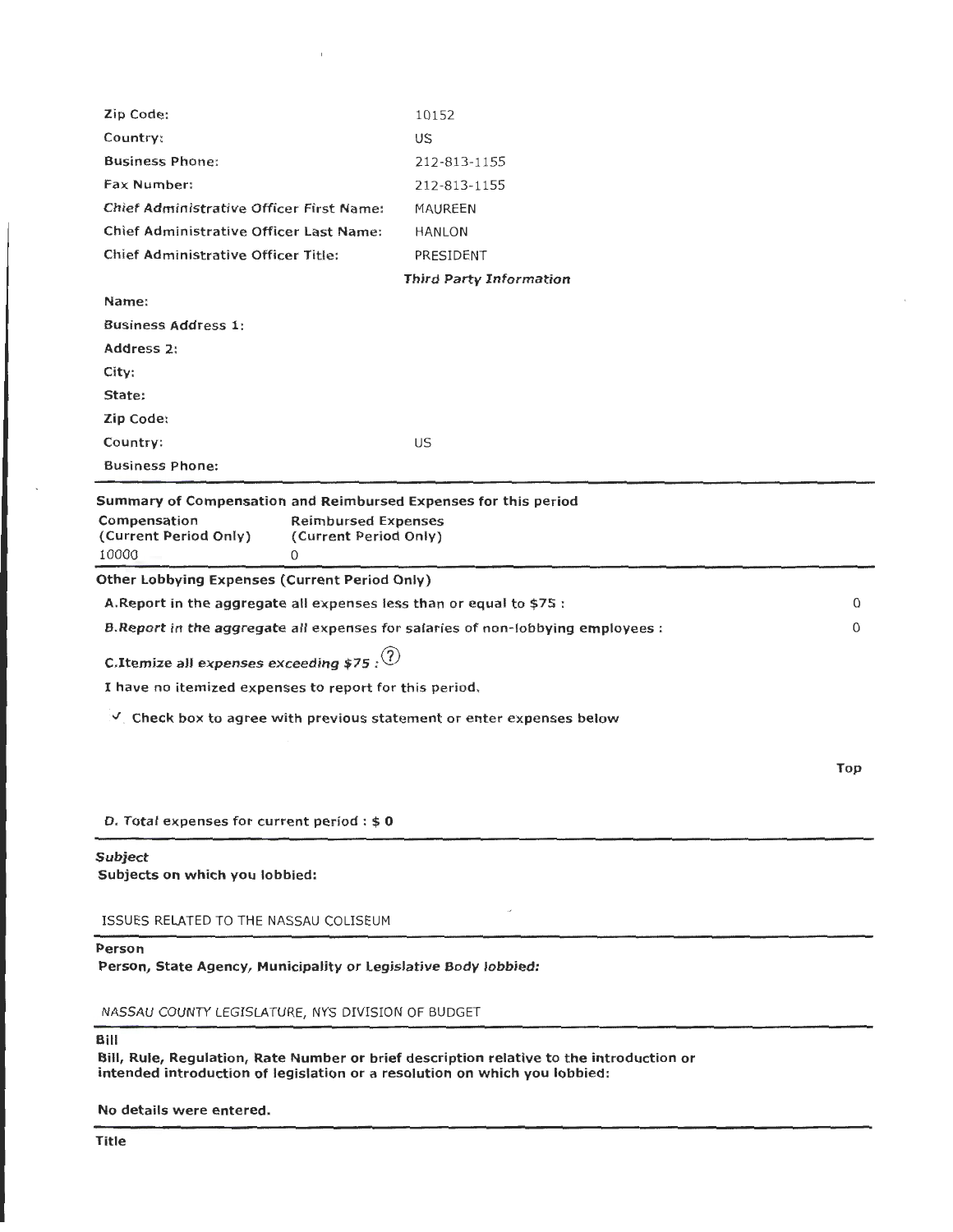Title and Identifying # of procurement contracts and documents on which you expect to lobby:

No details were entered.

Number or Subject Matter Number or Subject Matter of Executive Order of Governor/Municipality on which you expect to lobby:

No details were entered.

#### Subject Matter

Subject Matter of and Tribes involved in tribal-state compacts, etc on which you expect to lobby:

## No details were entered.

# Declaration I declare under penalty of perjury that the information contained in this Bi-Monthly report is true, correct and complete to the best of my knowledge and belief.

**√** Check pox Lc agree will previous :ctatc:::c: :t Date:  $1/17/2018$ First Name: MICHAEL Comments: last Name: BALBONI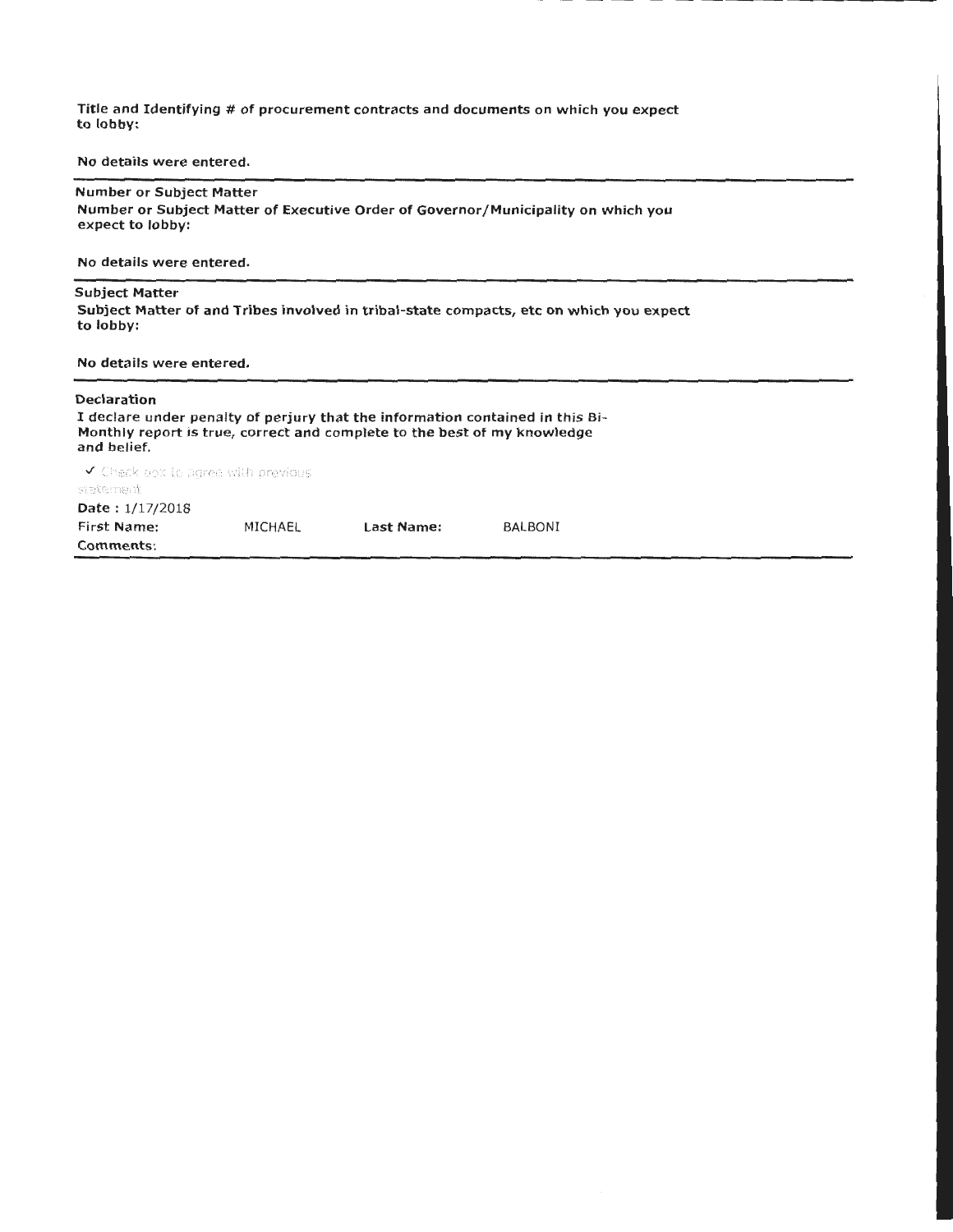## Lobbyist Registration Amendment Form

Form Confirmation #: LRA0046722

Year of Registration: 2017-2018 Principal Lobbyist Information

(To make changes to any of the Lobbyist Information, go to "Manage Profile" in the Lobbyist menu).

| Principal Lobbyist Name:        | RED LAND STRATEGY, INC. (FKA REDLAND<br>STRATEGIES, INC.) |
|---------------------------------|-----------------------------------------------------------|
| <b>Business Address 1:</b>      | 519 EIGHTH AVENUE                                         |
| Address 2:                      | 16TH FLOOR                                                |
| City:                           | <b>NEW YORK</b>                                           |
| State:                          | ΝY                                                        |
| Zip Code:                       | 10018                                                     |
| <b>Business Phone:</b>          | 516-582-7726                                              |
| <b>Fax Number:</b>              |                                                           |
| Email Address:                  | SBALBONI@REDLANDSTRATEGIES.COM                            |
| Type of Lobbying:               | Procurement                                               |
| Level of Government Lobbied:    | <b>Both</b>                                               |
| <b>Type of Lobbyist:</b><br>尼西西 | Retained                                                  |

## Additional Lobbyist Information

| <b>First Name</b>                                                                                                                                                                                                                                                                                                                                                                                | Last Name                                                                                                                                                                                                                                             |  |
|--------------------------------------------------------------------------------------------------------------------------------------------------------------------------------------------------------------------------------------------------------------------------------------------------------------------------------------------------------------------------------------------------|-------------------------------------------------------------------------------------------------------------------------------------------------------------------------------------------------------------------------------------------------------|--|
| expects you are assumed that constitutions in a constitution of the constitution of the constitution of the constitution of the constitution of the<br>MICHAEL<br>The constitution of the company of the constitution of the constitution of the constitution of the constitution of the constitution of the constitution of the constitution of the constitution of the constitution of the con | 1 . It are no entered for an extent one control or deal of the control of a change in a detection of the control of the control of the control of the control of the control of the control of the control of the control of t<br><b>BALBONI</b>      |  |
| <b>JAMES</b><br>The constitution of the complete that constitutions of the company means of the spain share at the material constant                                                                                                                                                                                                                                                             | <b>SHERRY</b><br><b>RECOUVER THE REPORT OF RECOUVER AND LODGED AT A STATE OF A STATE OF A STATE OF A STATE OF A STATE OF A STATE OF A STATE OF A STATE OF A STATE OF A STATE OF A STATE OF A STATE OF A STATE OF A STATE OF A STATE OF A STATE OF</b> |  |
|                                                                                                                                                                                                                                                                                                                                                                                                  |                                                                                                                                                                                                                                                       |  |

 $\circled{?}$ 

Client Information

| <b>Client Business Name:</b>                   | PURE STORAGE, INC                |
|------------------------------------------------|----------------------------------|
| <b>Business Address 1:</b>                     | <b>650 CASTRO STREET</b>         |
| Address 2:                                     |                                  |
| City:                                          | <b>MOUNTAIN VIEW</b>             |
| State:                                         | ΝY                               |
| Zip Code:                                      | 94041                            |
| Country:                                       | US                               |
| <b>Business Phone:</b>                         | (301) 717-9968                   |
| <b>Fax Number:</b>                             | (301) 717-9968                   |
| Chief Administrative Officer First Name:       | KIMBERLY                         |
| <b>Chief Administrative Officer Last Name:</b> | <b>BRADBURY</b>                  |
| Chief Administrative Officer Title:            | DIRECTOR PUBLIC SECTOR CONTRACTS |
|                                                | Third party information          |
| Name:                                          |                                  |

Business Address 1: Address 2: City: State: Zip Code: Country: Business Phone:

Subject

Subjects on which you expect to lobby: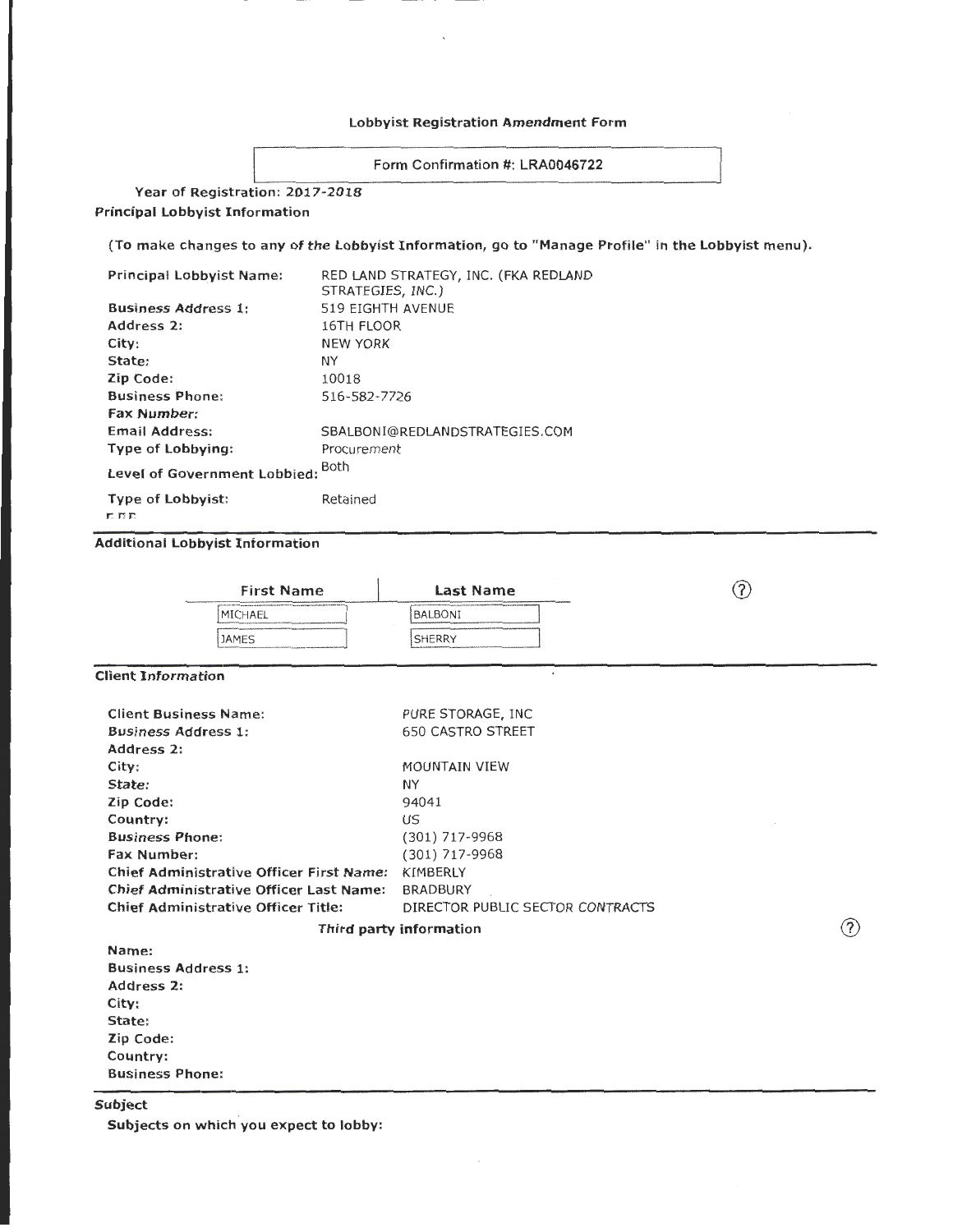## Person

## Person, State Agency, Municipality, or Legislative Body you expect to lobby:

NYS LEGISLATURE, NYS EXECUTIVE CHAMBER, OGS, NYS ITS, NYS DOB, NYC COMPTROLLER, COUNTY OF NASSAU

## Bill

Bill, Rule, Regulation, Rate Number or brief description relative to the introduction or intended introduction of legislation or a resolution on which you lobbied:

No details were entered.

## Title

Title and Identifying # of procurement contracts and documents on which you expect to lobby:

No details were entered.

Number or Subject Matter

Number or Subject Matter of Executive Order of Governor/Municipality on which you expect to lobby:

No details were entered.

#### Subject Matter

Subject Matter of and Tribes involved in tribal-state compacts, etc on which you expect to lobby:

No details were entered.

#### Contract/ Authorizations

Check this box if contract terms have changed :

Contract / Authorization Start Date (MM/DD/YYYY) :

Contract / Authorization End Date (MM/DD/YYYY) :

| 3/8/2017   |  |
|------------|--|
| 12/31/2018 |  |

B

✓

Check here if mailing:

Or

Click here to upload signed contract/authorizations:

## Or

Choose previous uploaded and unassigned contract/authorization(s) below:

#### Amendment Original Contract

| FileName                                   | Description         | Date                           |
|--------------------------------------------|---------------------|--------------------------------|
| L3160 Pure<br>Storage 20170322034913.pdf   | Pure Storage        | 3/21/2017 3:07:52<br><b>PM</b> |
| $L3160$ Pure<br>Storage 20170623045039.pdf | Pure Storage Nassau | 6/22/2017 4:01:30<br><b>PM</b> |
|                                            |                     |                                |

If an uploaded contract/authorization does not appear, click here to see updated list of choices: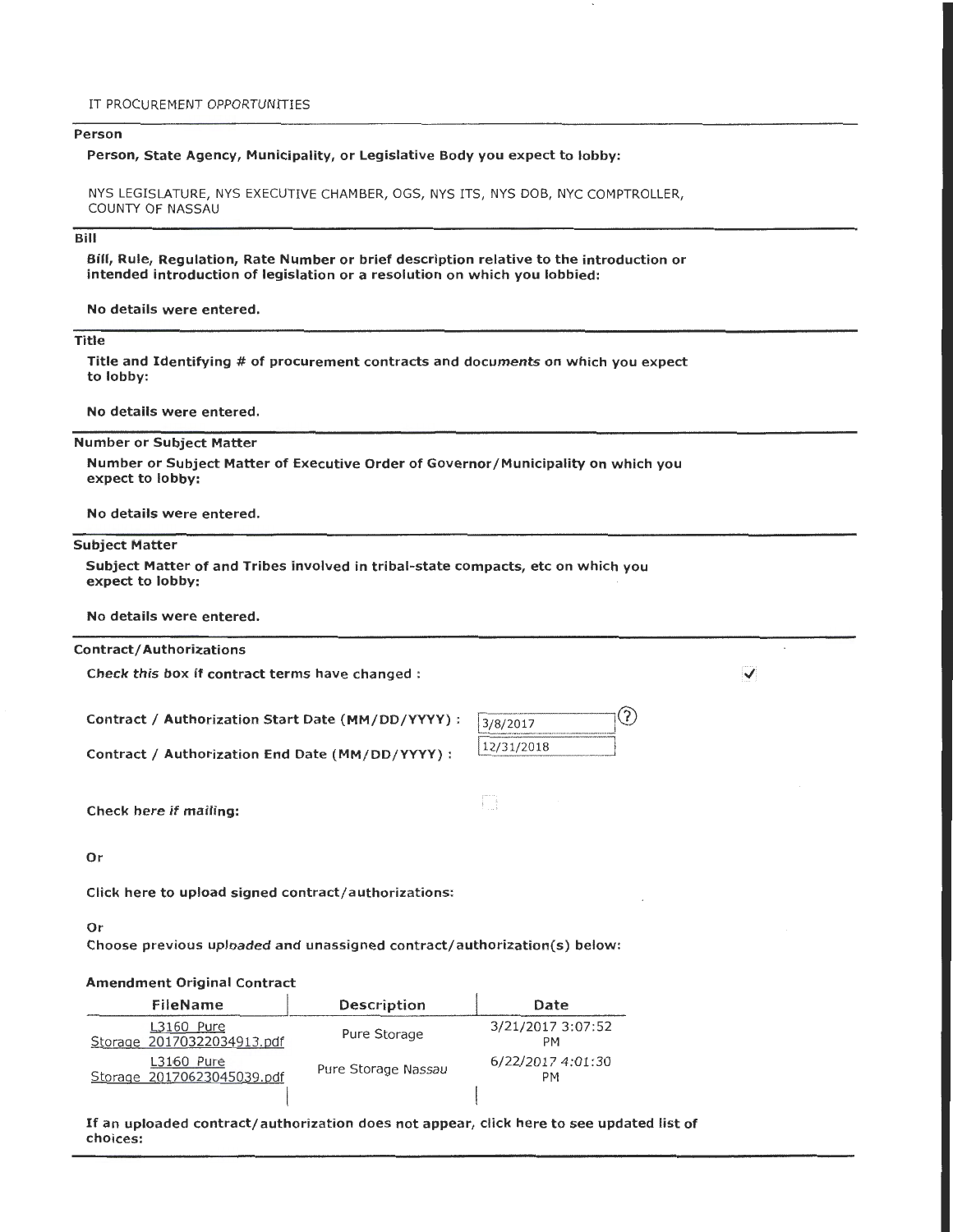## Declaration

I declare under penalty of perjury that the information contained in this registration is true, correct and complete to the best of my knowledge and belief .

 $\mathcal{L}$  Check box to agree with previous statement Date: 6/22/2017 First Name: **Comments** (Briefly explain any changes here): MICHAEL ADDITION OF NASSAU COUNTY last Name: BALBONI

Fees

In general, no fee is required for an Amended Statement of Registration, provided a filing fee has already been paid for the biennial period. Please check one of the following if required or applicable.  $\binom{?}{?}$ Amount : IMPORTANT: Please choose your payment carefully- Registration fees are non-refundable.

Payment Mode

Prior to final submission please verify reporting year you have selected.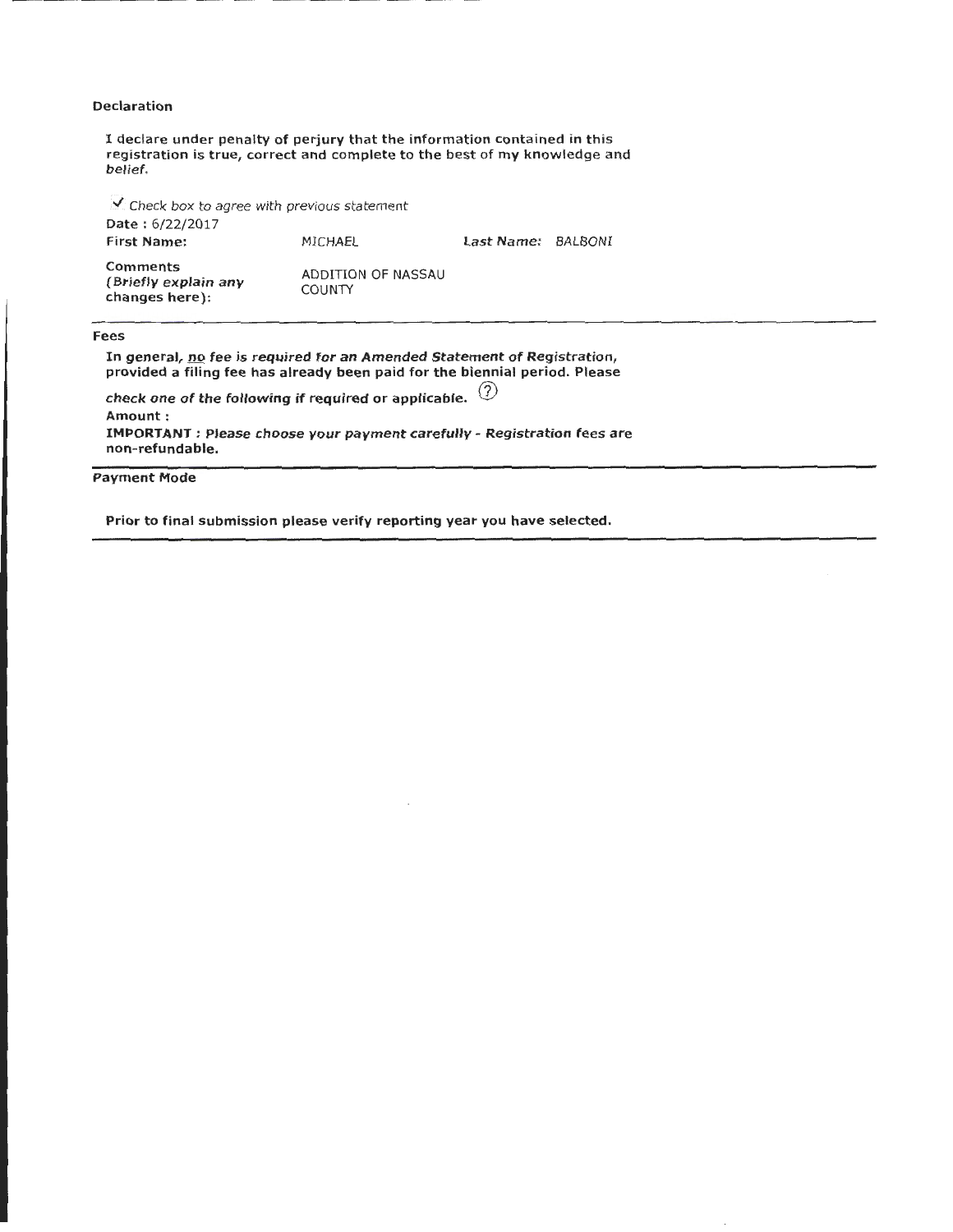**REDLAND** ~ . **STRATEGIES** 

June 21, 2017

Kimberly Bradbury Director of Public Sector Contracts Pure Storage, Inc. 650 Castro Street Mountain View, NY 94041

Re: Government Relations Representation

Dear Ms. Bradbury:

As you know, pursuant to the authorization letter dated March 8, 2017, Redland Strategy, Inc. d/b/a Redland Strategies, is currently providing governmental affairs services to Pure Storage, Inc. in the City and State of New York. Effective immediately, RedLand Strategies will be providing additional governmental affairs services for Pure Storage in the County of Nassau that amounts to lobbying activity. As such, we must now register as a lobbyist with the County of Nassau, and amend our registration with the Joint Commission on Public Ethics.

In order to complete these registrations, we need your signature below acknowledging that this activity is authorized by Pure Storage, Inc., and that the fee for these services will be allocated from the current monthly fee of \$2,000 already being paid to Redland for State and local lobbying services.

Thank you for your attention to this matter. If you have any questions, please call.

Very truly yours,

*yzJiaA* 

Michael A.l. Balboni

Acknowledged and Agreed to: tainberly P. Bradbury

Pure Storage, Inc.

6/21/2017

Date

hall

510 Bighth Avenue, 16<sup>th</sup> Floor, New York, NY 10018 , 212.643.2002 | RedLandStrategies.com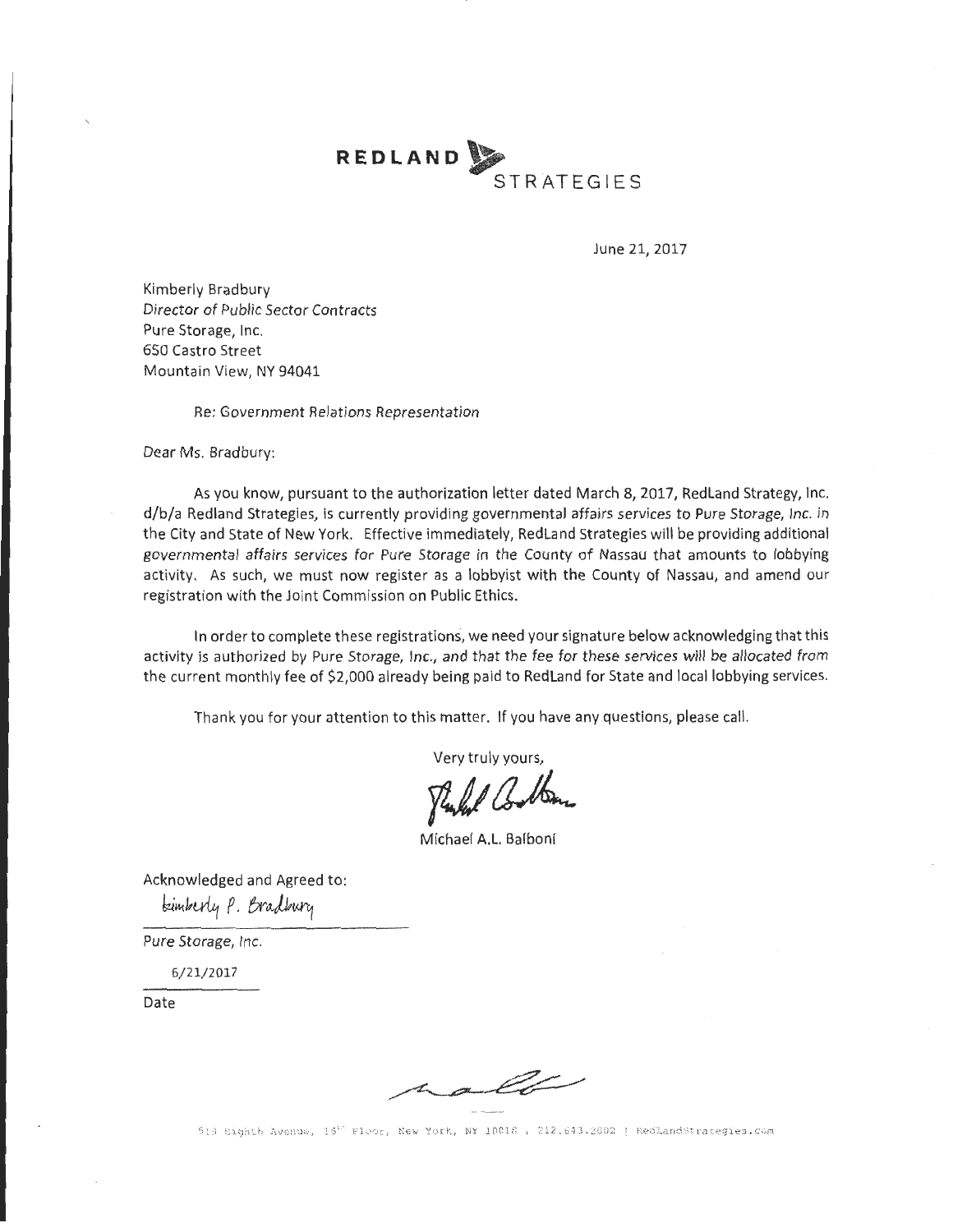#### Lobbyist Registration Form

Form Confirmation #: LR00044222

Year of Registration: 2017-2018

Principal Lobbyist Information

(To make changes to any of the Lobbyist Information, go to "Manage Profile" in the Lobbyist menu).

| Principal Lobbyist Name:          | RED LAND STRATEGY, INC. (FKA REDLAND<br>STRATEGIES, INC.) |
|-----------------------------------|-----------------------------------------------------------|
| <b>Business Address 1:</b>        | 519 EIGHTH AVENUE                                         |
| Address 2:                        | 16TH FLOOR                                                |
| City:                             | <b>NEW YORK</b>                                           |
| State:                            | NΥ                                                        |
| Zip Code:                         | 10018                                                     |
| <b>Business Phone:</b>            | 516-582-7726                                              |
| Fax Number:                       |                                                           |
| <b>Email Address:</b>             | SBALBONI@REDLANDSTRATEGIES.COM                            |
| Type of Lobbying:                 | <b>Both</b>                                               |
| Level of Government Lobbied:      | Both                                                      |
| <b>Type of Lobbyist:</b><br>r c c | Retained                                                  |

Additional Lobbyist Information

Click "Remove" to delete any lobbyist(s) who will not be lobbying for this client for this registration period. To Add additional lobbyists, go to "Manage Profile" in the menu.

| <b>First Name</b>                                                                                                                                                                                                                                              | Last Name                                                                                                                                                                                                                                                          | 'n<br>سيد |
|----------------------------------------------------------------------------------------------------------------------------------------------------------------------------------------------------------------------------------------------------------------|--------------------------------------------------------------------------------------------------------------------------------------------------------------------------------------------------------------------------------------------------------------------|-----------|
| www.com/content/and/organizations/define additional and any provides the discussion of the Advertising on the<br>MICHAEL<br>The former of the first that the construction of the constitution of the change of the Country Parties and it of the United States | AND LOCATED CONTRACT AND RELEASED AT THE CONTRACT OF THE REPORT OF THE REPORT OF THE REPORT OF THE REPORT OF THE REPORT OF THE REPORT OF THE REPORT OF THE REPORT OF THE REPORT OF THE REPORT OF THE REPORT OF THE REPORT OF T<br>BALBONI                          |           |
| <b>JAMES</b><br>Application of concentration of the party concentration company disposals and the control of the problem of the con-                                                                                                                           | <b>CONTRACTOR CONTRACTOR IN A DISTURBANCE OF A STATE OF A STATE OF A STATE OF A STATE OF A STATE OF A STATE OF A</b><br>SHERRY<br>The process of the dealership and the process of the photographs of the photographs of the process of the process of the process |           |

Client Information

| <b>Client Business Name:</b>                    | ONEXIM SPORTS AND ENTERTAINMENT HOLDING USA, INC. |     |
|-------------------------------------------------|---------------------------------------------------|-----|
| <b>Business Address 1:</b>                      | 375 PARK AVENUE                                   |     |
| Address 2:                                      | <b>SUITE 2608</b>                                 |     |
| City:                                           | <b>NEW YORK</b>                                   |     |
| State:                                          | NY                                                |     |
| Zip Code:                                       | 10152                                             |     |
| Country:                                        | US                                                |     |
| <b>Business Phone:</b>                          | 212-813-1155                                      |     |
| <b>Fax Number:</b>                              | 212-813-1155                                      |     |
| <b>Chief Administrative Officer First Name:</b> | MAUREEN                                           |     |
| <b>Chief Administrative Officer Last Name:</b>  | <b>HANLON</b>                                     |     |
| Chief Administrative Officer Title:             | PRESIDENT                                         |     |
|                                                 | Third party information                           | (?) |
| Name:                                           |                                                   |     |
| <b>Business Address 1:</b>                      |                                                   |     |
| Address 2:                                      |                                                   |     |
| City:                                           |                                                   |     |
| State:                                          |                                                   |     |
| Zip Code:                                       |                                                   |     |
| Country:                                        | US                                                |     |
| <b>Business Phone:</b>                          |                                                   |     |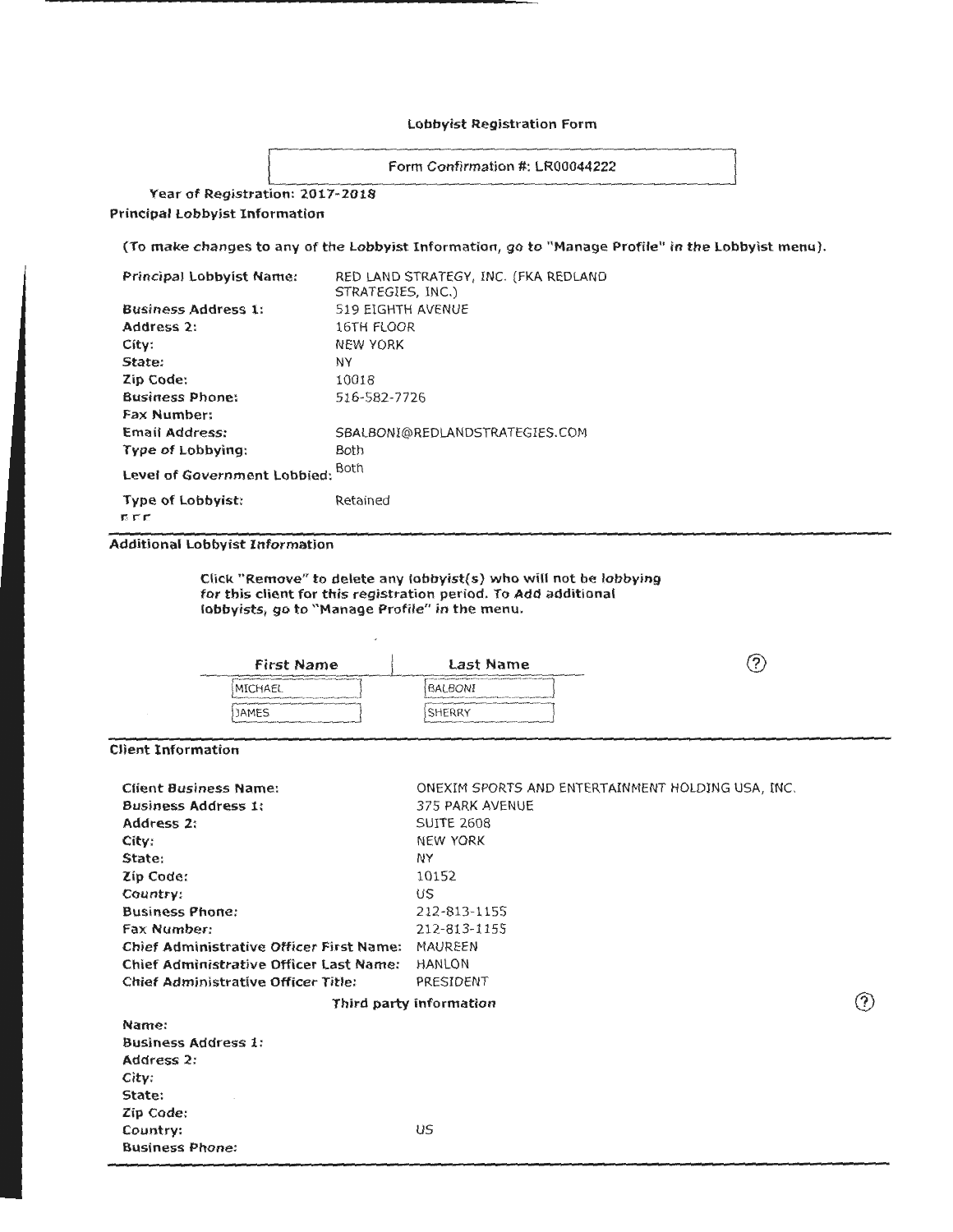## Client Business Nature

Select the category that best describes the nature of the Client's business

| <b>Banking &amp; Financial Services</b>    | Communications                        | Education                  |
|--------------------------------------------|---------------------------------------|----------------------------|
| <b>Environment &amp; Natural Resources</b> | Health & Mental Hygiene               | Insurance                  |
| Labor                                      | <b>Law</b>                            | Manufacturing              |
| <sup>®</sup> Marketing & Sales             | $\cup$ Public Utilities.              | Public, Community Interest |
| Racing & Wagering                          | <b>Real Estate &amp; Construction</b> | State & Local Government   |
| <b>Trade Associations</b>                  | $\supset$ Transportation              | Travel & Tourism           |

#### Subject

## Subjects on which you expect to lobby:

| ISSUES RELATED TO THE NASSAU COLISEUM |
|---------------------------------------|
|---------------------------------------|

## Person

Person, State Agency, Municipality, or Legislative Body you expect to lobby:

NYS LEGISLATURE, NASSAU COUNTY LEGISLATURE, NASSAU COUNTY IDA, TOWN OF HEMPSTEAD

## Bill

Bill, Rule, Regulation, Rate Number or brief description relative to the introduction or intended introduction of legislation or a resolution on which you lobbied:

No details were entered.

# Title

Title and Identifying # of procurement contracts and documents on which you expect to lobby:

No details were entered.

## Number or Subject Matter

Number or Subject Matter of Executive Order of Governor/Municipality on which you expect to lobby:

No details were entered.

## Subject Matter

Subject Matter of and Tribes involved in tribal-state compacts, etc on which you expect to lobby:

No details were entered.

Contract/ Authorizations

You must either mail in a copy of your signed contract/authorization or upload and attach a

scanned copy of the same.  $(2)$ 

Contract / Authorization Start Date (MM/DD/YYYY) : Contract / Authorization End Date {MM/DD/YYYY) :

| 7/20/2017  |  |
|------------|--|
| 12/31/2018 |  |

Check here if mailing: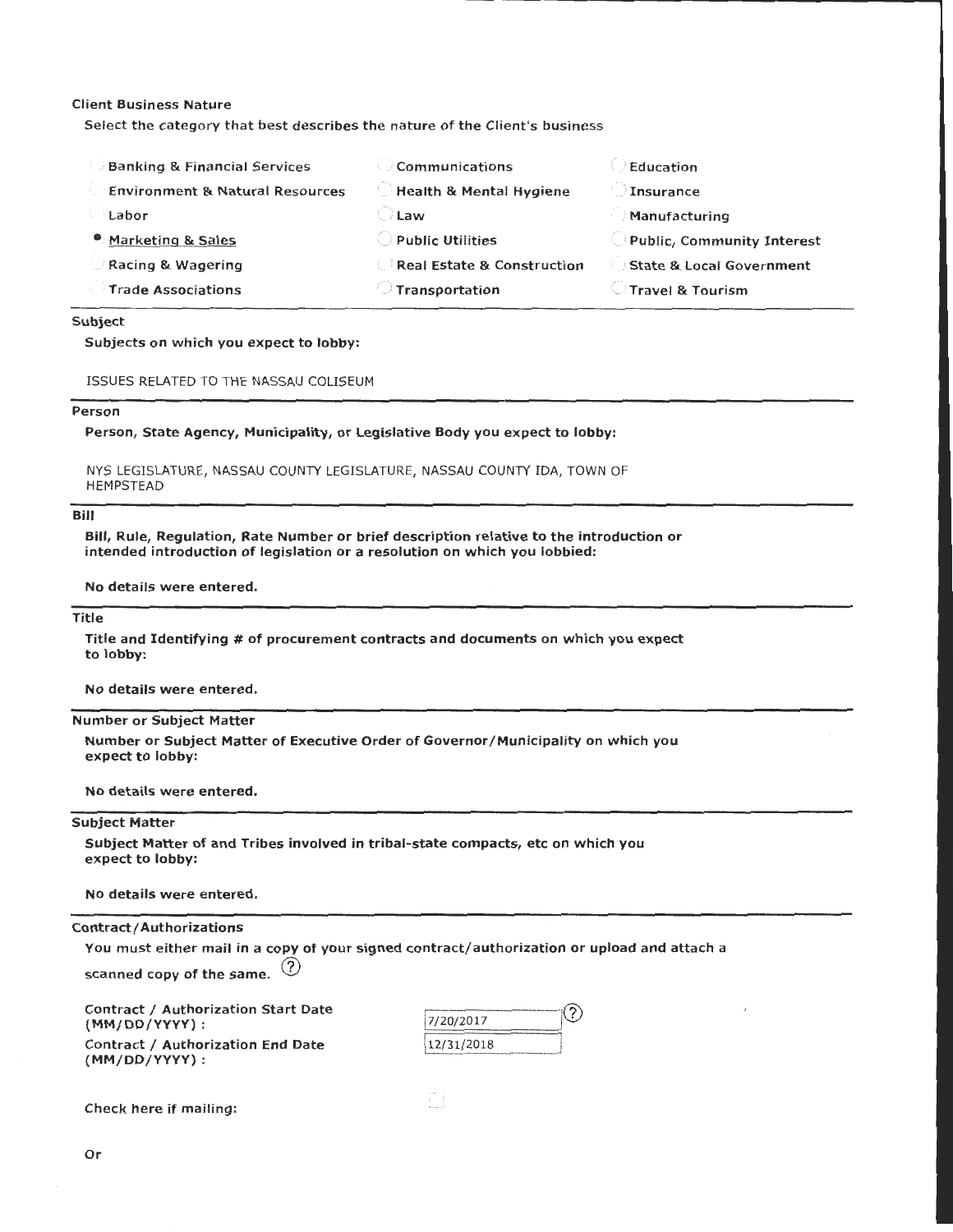Click here to upload signed contract/authorizations:

# Or

Choose previous uploaded and unassigned contract/authorization(s) below:

## Original Contract

| FileName                        | Description | Date                       |
|---------------------------------|-------------|----------------------------|
| L3160 Onexim 20170727000459.pdf | Onexim      | 7/26/2017<br>$11:24:19$ AM |
|                                 |             |                            |

If an uploaded contract/authorization does not appear, click here to see updated list of choices:

## Declaration

| belief.                                           |         | I declare under penalty of perjury that the information contained in this | registration is true, correct and complete to the best of my knowledge and      |  |
|---------------------------------------------------|---------|---------------------------------------------------------------------------|---------------------------------------------------------------------------------|--|
| <b>Date: 7/26/2017</b>                            |         |                                                                           |                                                                                 |  |
| <b>First Name:</b>                                | MICHAEL | Last Name:                                                                | <b>BALBONI</b>                                                                  |  |
| Comments:                                         |         |                                                                           |                                                                                 |  |
| Fees                                              |         |                                                                           |                                                                                 |  |
| Please Check one of the following:                |         | $\circled{3}$                                                             |                                                                                 |  |
| <b>Amount:200.00</b>                              |         |                                                                           |                                                                                 |  |
| non-refundable.                                   |         |                                                                           | <b>IMPORTANT</b> : Please choose your payment carefully - Registration fees are |  |
| <b>Payment Mode</b>                               |         |                                                                           |                                                                                 |  |
| $\bullet$ $\bullet$ $\bullet$ $\bullet$ $\bullet$ |         |                                                                           |                                                                                 |  |

**Credit Card** Credit Card Authorization Code : 019370

Prior to final submission please verify reporting year you have selected.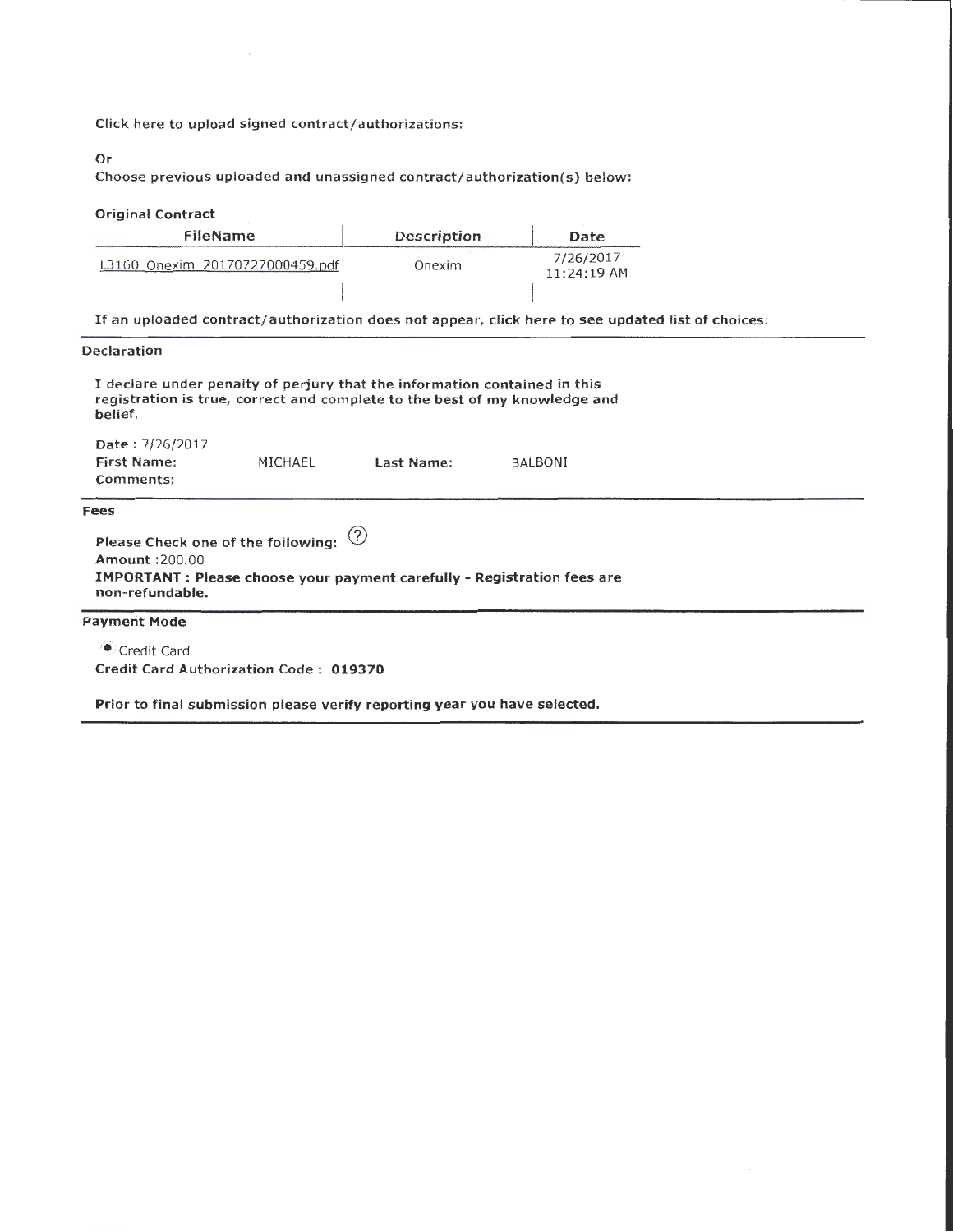

.July 20, 2017

Mr. Michael A.L. Balboni President/Managing Director RedLand Strategies 519 Eighth Avenue 16th Floor Ne\v York, New York 10018

Re: Government Relations Representation

Dear Mr. Balboni:

This letter serves to confirm that ONEXIM Sports and Entertainment Holding USA, Inc. ("ONEXIM") has authorized Red Land Strategy, Inc. d/b/a Rcdland Strategies, to lobby in New York State, including within the County of Nassau, on our behal£, and on behalf of any ONEXIM affiliated entity, including Nassau Events Center, LLC effective immediately and shall continue until June 30, 2018, at which time this agreement shall continue on a monch-to-month basis, terminable by either party upon 30 days written notice. The fee for these services shall be \$5000.00 per month, plus expenses.

Very truly yours,

 $\frac{1}{2}$ ac. La  $\frac{1}{2}$   $\frac{1}{2}$ 

President

------------

........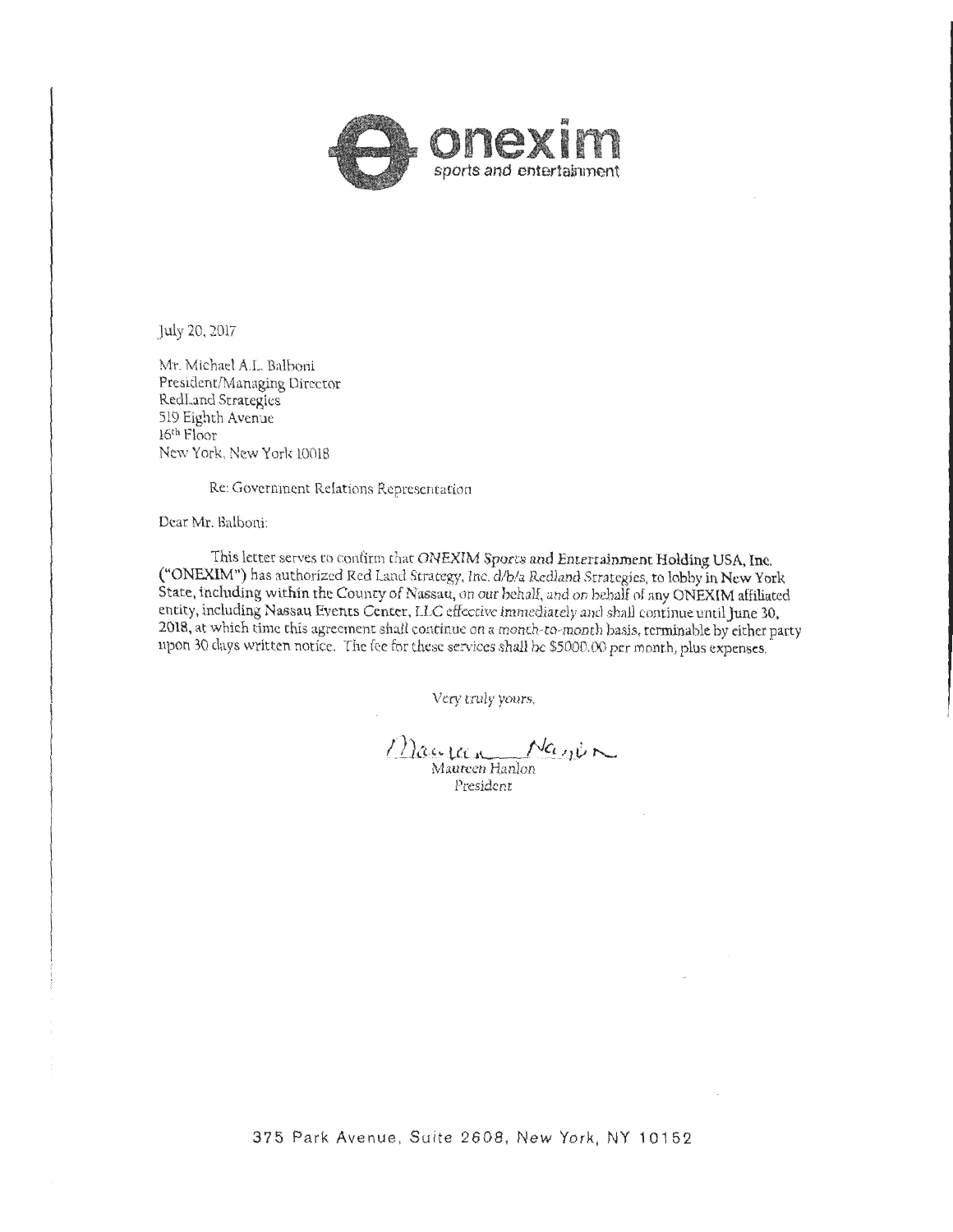# **Addendum to Nassau County 2018 Lobbyist Registration**

RedLand Strategy, Inc. d/b/a Redland Strategies

Within the previous year, has the lobbyist/lobbying organization or any of its corporate officers provided campaign contributions pursuant to the New York State Election Law to the campaign committees of any of the following Nassau County elected officials or to the campaign committees of any candidates for any of the following Nassau County elected offices: the County Executive, the County Clerk, the Comptroller, the District Attorney, or any County Legislator? If yes, to what campaign committee? If none, you must so state:

> Friends of Vinnie Muscarella Friends of Schaefer Citizens for Nicollelo

VERIFICATION: The undersigned affirms and so swears that he/she has read and understood the foregoing statements and they are, to his/her knowledge, true and accurate.

The undersigned further certifies and affirms that the contribution(s) to the campaign committees listed above were made freely and without duress, threat or any promise of a governmental benefit or in exchange for any benefit or remuneration.

 $_{\rm Dated}$ :  $/|\mathcal{QH}/\mathcal{Q}$ *D*/ $\mathcal{S}^-$ 

Signed: Stephanic Balbour

Print Name : Stephanie Balboni

Title: Director of Operations

ALB 2085406v1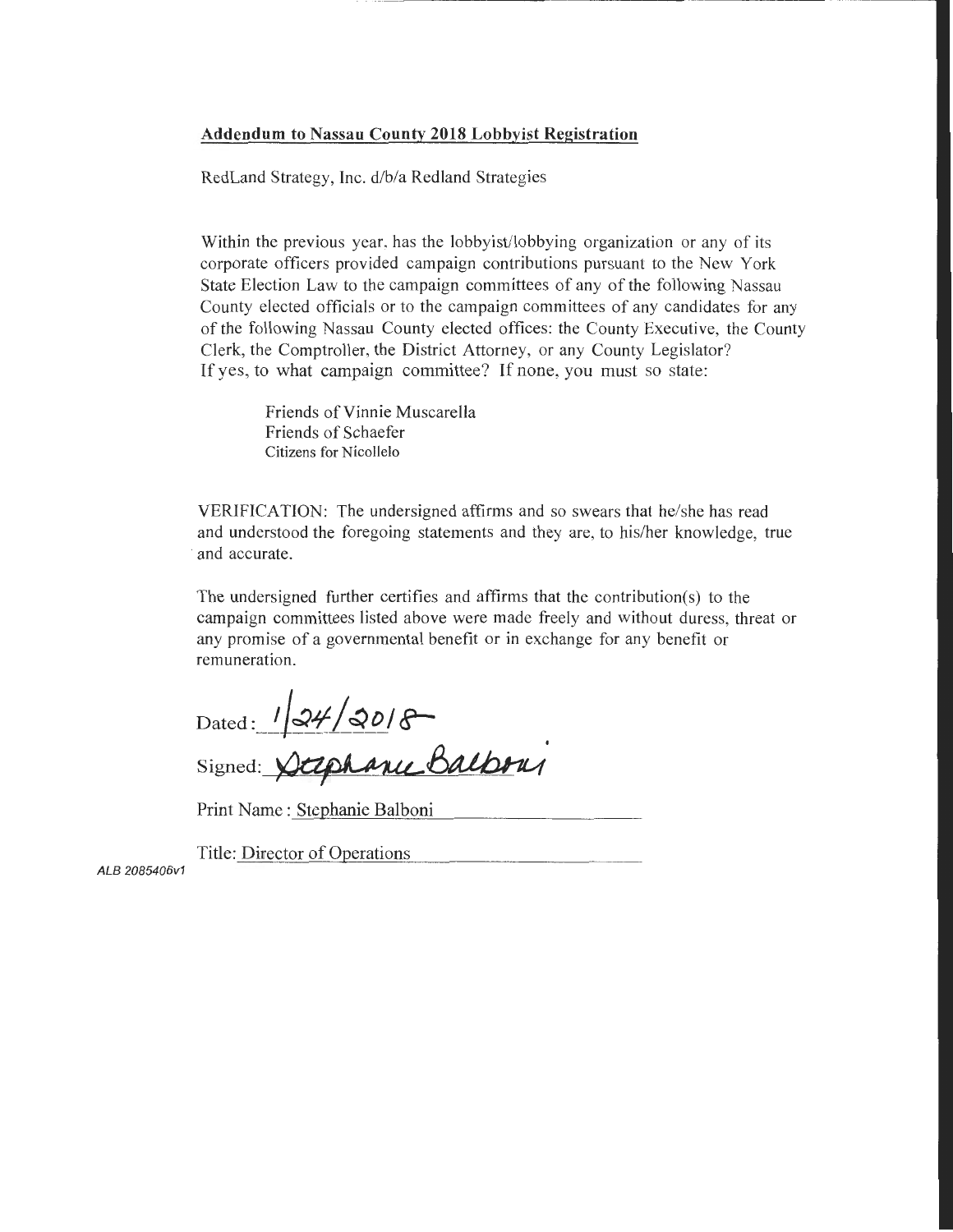# **NV STATE CLIENT SEMI-ANNUAL REPORT**

Marking Instructions: Please type or use blue or black ink pen. COMPLETE ALL SECTIONS Completely fill in one circle.<br>Print legible numbers and block letters, no script.

before submitting or form will be returned.

|                                                                                                                                                                                                                                       |                                                | <b>FOR OFFICE USE ONLY</b>      |                 |  |  |
|---------------------------------------------------------------------------------------------------------------------------------------------------------------------------------------------------------------------------------------|------------------------------------------------|---------------------------------|-----------------|--|--|
| <b>Reporting Information</b><br>Year: 2017<br>Fill in circle if amendment $\bigcirc$                                                                                                                                                  |                                                |                                 | HAND DELIVERED  |  |  |
| Report Period:<br>O January/June                                                                                                                                                                                                      | <b>●</b> July/December                         |                                 | "JCOPE" Rec'd   |  |  |
| Type of Lobbying: O Nonprocurement O Procurement                                                                                                                                                                                      | $\odot$ Both                                   |                                 |                 |  |  |
| Client Filing Fee Check Number:                                                                                                                                                                                                       |                                                | JAN 19 2018                     |                 |  |  |
|                                                                                                                                                                                                                                       |                                                |                                 |                 |  |  |
| <b>Client Information</b>                                                                                                                                                                                                             |                                                |                                 |                 |  |  |
| Nome: Red Land Strategy, Inc. d/b/a Redland Strategies                                                                                                                                                                                |                                                |                                 |                 |  |  |
| Permanent Business Address: 519 Eighth Ave., 16th Floor                                                                                                                                                                               |                                                |                                 |                 |  |  |
| City: New York                                                                                                                                                                                                                        | State: NY                                      |                                 | ZIP code: 10018 |  |  |
| Business Phone: 212-643-2002                                                                                                                                                                                                          | Fax Number:                                    |                                 |                 |  |  |
| Third Party Beneficiary (see instructions): Onexim Sports and Entertainment Holding USA, Inc.                                                                                                                                         |                                                |                                 |                 |  |  |
| Any individual or organization that has lobbied on behalf of the client must be reported below, regardless of whether the threshold was exceeded by that individual or organization.<br><b>A</b> Type of Lobbyist: $\bullet$ Retained | O Employed                                     | O Designated                    |                 |  |  |
|                                                                                                                                                                                                                                       |                                                |                                 |                 |  |  |
| Level of Gov't: $\bigcirc$ State Lobbying $\bigcirc$ Local Lobbying                                                                                                                                                                   |                                                | $\bullet$ Both                  |                 |  |  |
| Name: Resi Cooper                                                                                                                                                                                                                     |                                                | Phone Number: 516-650-6132      |                 |  |  |
| Address: 36 Carriage House Drive                                                                                                                                                                                                      |                                                |                                 |                 |  |  |
| City: Jericho                                                                                                                                                                                                                         |                                                | State: $NY$                     | ZIP code: 11753 |  |  |
| Compensation for current period: \$30,000                                                                                                                                                                                             | .00                                            |                                 |                 |  |  |
|                                                                                                                                                                                                                                       | O Employed                                     | O Designated                    |                 |  |  |
| Level of Gov't:<br>$\bigcirc$ State Lobbying                                                                                                                                                                                          | $\bigcirc$ Local Lobbying                      | $\bigcirc$ Both                 |                 |  |  |
| <b>B</b> Type of Lobbyist: $\bigcirc$ Retained<br>Name:                                                                                                                                                                               |                                                | Phone Number:                   |                 |  |  |
| Address:                                                                                                                                                                                                                              |                                                |                                 |                 |  |  |
| City:                                                                                                                                                                                                                                 |                                                | State:                          | ZIP code:       |  |  |
| Compensation for current period: \$                                                                                                                                                                                                   | .00<br>O                                       |                                 |                 |  |  |
| Level of Gov't:<br>$\bigcirc$ State Lobbying                                                                                                                                                                                          | Employed<br>Local Lobbying<br>$\left( \right)$ | O Designated<br>$\bigcirc$ Both |                 |  |  |
| Name:                                                                                                                                                                                                                                 |                                                |                                 |                 |  |  |
| <b>C</b> Type of Lobbyist: $\bigcirc$ Retained<br>Address:                                                                                                                                                                            |                                                | Phone Number:                   |                 |  |  |
| City:                                                                                                                                                                                                                                 |                                                | State:                          | ZIP code:       |  |  |

D TOTAL COMPENSATION of ALL lobbyists for current period............ (A+B+C+addendum sheets): \$30,000 .00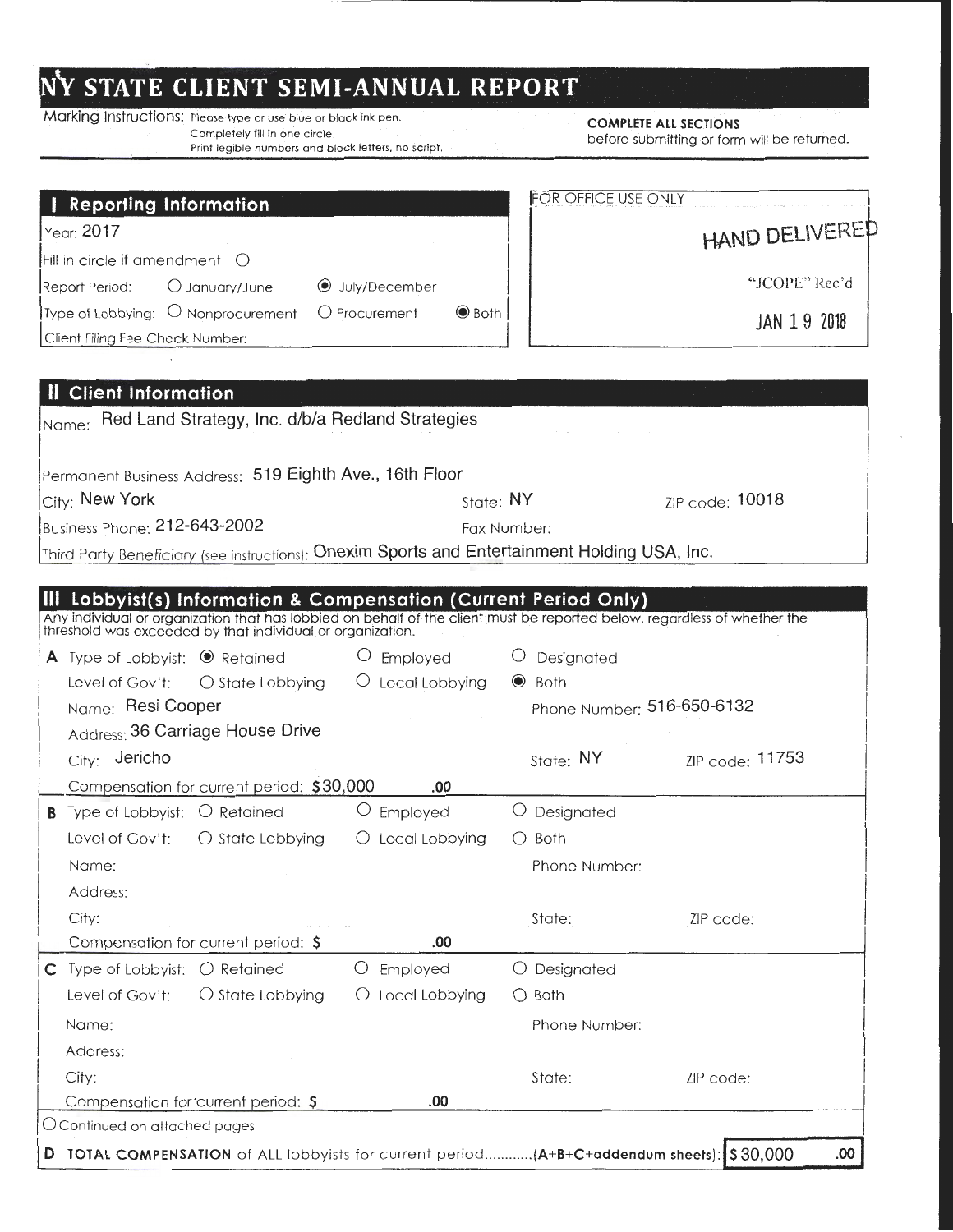|                                                                                                                                                                                                        |                                                                                | IV Other Expenses (Current Semi-Annual Period Only)                                                                  |            |  |            |      |            |                                                                        |
|--------------------------------------------------------------------------------------------------------------------------------------------------------------------------------------------------------|--------------------------------------------------------------------------------|----------------------------------------------------------------------------------------------------------------------|------------|--|------------|------|------------|------------------------------------------------------------------------|
|                                                                                                                                                                                                        |                                                                                | A Report in the aggregate all expenses less than or equal to \$75:                                                   |            |  |            | \$0  |            | .00                                                                    |
|                                                                                                                                                                                                        | B Report in the aggregate all expenses for salaries of non-lobbying employees: |                                                                                                                      |            |  |            | \$0  |            | .00                                                                    |
|                                                                                                                                                                                                        |                                                                                | C Itemize each expense exceeding \$75:                                                                               |            |  |            |      |            |                                                                        |
| PAID TO: None                                                                                                                                                                                          |                                                                                |                                                                                                                      | DATE:      |  |            |      | $\cup$     | Social Event<br>Ad                                                     |
| PURPOSE:                                                                                                                                                                                               |                                                                                |                                                                                                                      | AMOUNT: \$ |  |            | .00  |            | *Addendum attached                                                     |
| O PROCUREMENT                                                                                                                                                                                          |                                                                                | O NONPROCUREMENT                                                                                                     |            |  |            |      |            |                                                                        |
| PAID TO:                                                                                                                                                                                               |                                                                                |                                                                                                                      | DATE:      |  |            |      | $\circ$    | O Social Event<br>Ad                                                   |
| PURPOSE:                                                                                                                                                                                               |                                                                                |                                                                                                                      | AMOUNT: \$ |  |            | .00  | O          | *Addendum attached                                                     |
| O PROCUREMENT                                                                                                                                                                                          |                                                                                | O NONPROCUREMENT                                                                                                     |            |  |            |      |            |                                                                        |
| PAID TO:                                                                                                                                                                                               |                                                                                |                                                                                                                      | DATE:      |  | $\prime$   |      |            | Social Event<br>$O$ Ad<br>◯                                            |
| PURPOSE:                                                                                                                                                                                               |                                                                                |                                                                                                                      | AMOUNT: \$ |  |            | .00  |            | $O$ *Addendum attached                                                 |
| O PROCUREMENT                                                                                                                                                                                          |                                                                                | O NONPROCUREMENT                                                                                                     |            |  |            |      |            |                                                                        |
| PAID TO:                                                                                                                                                                                               |                                                                                |                                                                                                                      | DATE:      |  | $\prime$   |      | $\circ$    | Ad<br>Social Event<br>$\left(\right)$                                  |
| PURPOSE:                                                                                                                                                                                               |                                                                                |                                                                                                                      | AMOUNT: \$ |  |            | .00. | ◯          | *Addendum attached                                                     |
| O PROCUREMENT                                                                                                                                                                                          |                                                                                | O NONPROCUREMENT                                                                                                     |            |  |            |      |            |                                                                        |
| PAID TO:                                                                                                                                                                                               |                                                                                |                                                                                                                      | DATE:      |  |            |      | $\bigcirc$ | Social Event<br>Ad<br>$\bigcirc$                                       |
| PURPOSE:                                                                                                                                                                                               |                                                                                |                                                                                                                      | AMOUNT: \$ |  |            | .00  |            | $\bigcirc$ *Addendum attached                                          |
| <b>OPROCUREMENT</b>                                                                                                                                                                                    |                                                                                | O NONPROCUREMENT                                                                                                     |            |  |            |      |            |                                                                        |
| PAID TO:                                                                                                                                                                                               |                                                                                |                                                                                                                      | DATE:      |  | $\sqrt{2}$ |      |            | $O$ Ad<br>O Social Event                                               |
| PURPOSE:                                                                                                                                                                                               |                                                                                |                                                                                                                      | AMOUNT: \$ |  |            | .00  | U          | *Addendum attached                                                     |
| OPROCUREMENT                                                                                                                                                                                           |                                                                                | O NONPROCUREMENT                                                                                                     |            |  |            |      |            |                                                                        |
| PAID TO:                                                                                                                                                                                               |                                                                                |                                                                                                                      | DATE:      |  |            |      |            | ○ Social Event<br>$O$ Ad                                               |
| PURPOSE:                                                                                                                                                                                               |                                                                                |                                                                                                                      | AMOUNT: \$ |  |            | .00  |            | O *Addendum attached                                                   |
| O PROCUREMENT                                                                                                                                                                                          |                                                                                | O NONPROCUREMENT                                                                                                     |            |  |            |      |            |                                                                        |
|                                                                                                                                                                                                        |                                                                                | O Continued on attached pages                                                                                        |            |  |            |      |            |                                                                        |
|                                                                                                                                                                                                        |                                                                                | * If any expense listed above exceeds \$75 for an individual, you must attach the addendum page listing the expense, |            |  |            |      |            |                                                                        |
|                                                                                                                                                                                                        |                                                                                | dollar amount attributable to the individual and the name, title and employer of the individual.                     |            |  |            |      |            |                                                                        |
|                                                                                                                                                                                                        |                                                                                | D Total expenses for current period: S 0                                                                             |            |  |            |      |            | .00 (if applicable, include all expenses from attached pages in total) |
|                                                                                                                                                                                                        |                                                                                |                                                                                                                      |            |  |            |      |            |                                                                        |
|                                                                                                                                                                                                        |                                                                                | <b>V</b> Source of Funding Disclosure                                                                                |            |  |            |      |            |                                                                        |
|                                                                                                                                                                                                        |                                                                                | Please select one of the following options:                                                                          |            |  |            |      |            |                                                                        |
| Reporting is required. (Please use the Microsoft Excel Source of Funding spreadsheet template found on the<br>JCOPE website at "Lobbying Forms and Instructions" - > "PDF Registration and Reporting") |                                                                                |                                                                                                                      |            |  |            |      |            |                                                                        |
| Exemption pending or previously approved                                                                                                                                                               |                                                                                |                                                                                                                      |            |  |            |      |            |                                                                        |
| Reporting is not required - under spending threshold<br>$\left( \bullet \right)$                                                                                                                       |                                                                                |                                                                                                                      |            |  |            |      |            |                                                                        |
| Reporting is not required - no applicable contributions                                                                                                                                                |                                                                                |                                                                                                                      |            |  |            |      |            |                                                                        |
| Reporting is not required - filer is exempt as $501(c)(3)$ or governmental organization                                                                                                                |                                                                                |                                                                                                                      |            |  |            |      |            |                                                                        |